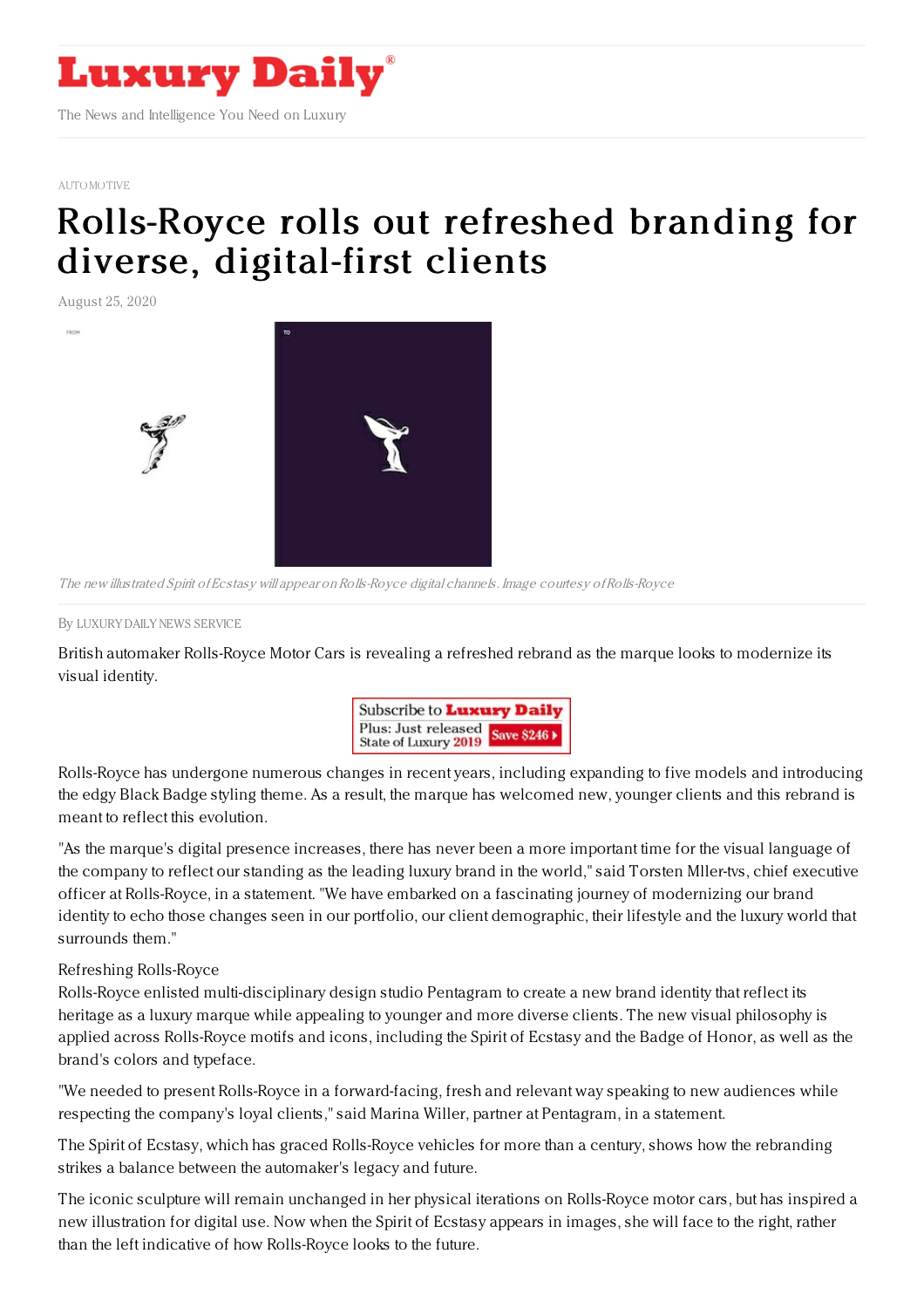"The use of the Spirit of Ecstasy marks a shift in the resonance of the brand from an automotive to a lifestyle context," Pentagram's Ms. Willer said. "The Spirit of Ecstasy can now be interpreted as the muse for the marque, in addition to the motor cars themselves."

Pentagram also sought a signature color for Rolls-Royce as part of a luxurious color palette that would both men and women would find appealing. Signature shades have long been [associated](https://www.luxurydaily.com/colors-in-luxury-luxury-memo-special-report/) with a range of luxury houses (see story).

A deep violet hue dubbed Purple Spirit, in a reference to the Spirit of Ecstasy, will be the standout in a new, more unified Rolls-Royce color palette. Purple has been associated with royalty and wealth for centuries, making it a fitting choice for the marque.

Complementing Purple Spirit will be a metallic rose gold, but it will make limited appearances in printed form and other items. Color will also punctuate the noir imagery of the Black Badge range, underscoring the bold reputation of Rolls-Royce's "alter ego."

The Badge of Honor a vertical rectangle enclosing the double "R" monogram and the words Rolls-Royce will now be reserved for products made at Rolls-Royce's Goodwood facilities. The monogram will also be unchanged but replace the Badge of Honor on brand collateral.



The double R monogram and new wordmark seen on Purple Spirit packaging with rose gold accents. Image courtesy ofRolls-Royce

A new wordmark is a modern interpretation of 1930s typography found in the automaker's archives. "Motor Cars" has been minimized, hinting at Rolls-Royce's positioning as a lifestyle brand, while the more refined appearance nods to the quiet power of today's Rolls-Royce models. The automaker's new typeface, Riviera Nights, comes from the same sans serif font family as the previous font, Gil Sans Alt.

Finally, the Spirit of Ecstasy Expression is a fluid and modern "aura" in Purple Spirit that will appear in both digital and physical forms. It is meant to invoke versatility and cutting-edge technology.



The new Spirit of Ecstasy Expression. Image courtesy ofRolls-Royce

The new visual codes for Rolls-Royce were revealed soon after the automaker launched a campaign sharing client insights into the marque.

From an animated series to a new podcast, Rolls-Royce is sharing details of how the new Ghost has been developed over several years. The automaker is positioning the Ghost as a "post-opulent" sedan reflecting the more minimalist tastes of today's luxury consumer (see [story](https://www.luxurydaily.com/rolls-royce-reveals-serenity-formula-in-animated-series-finale/)).